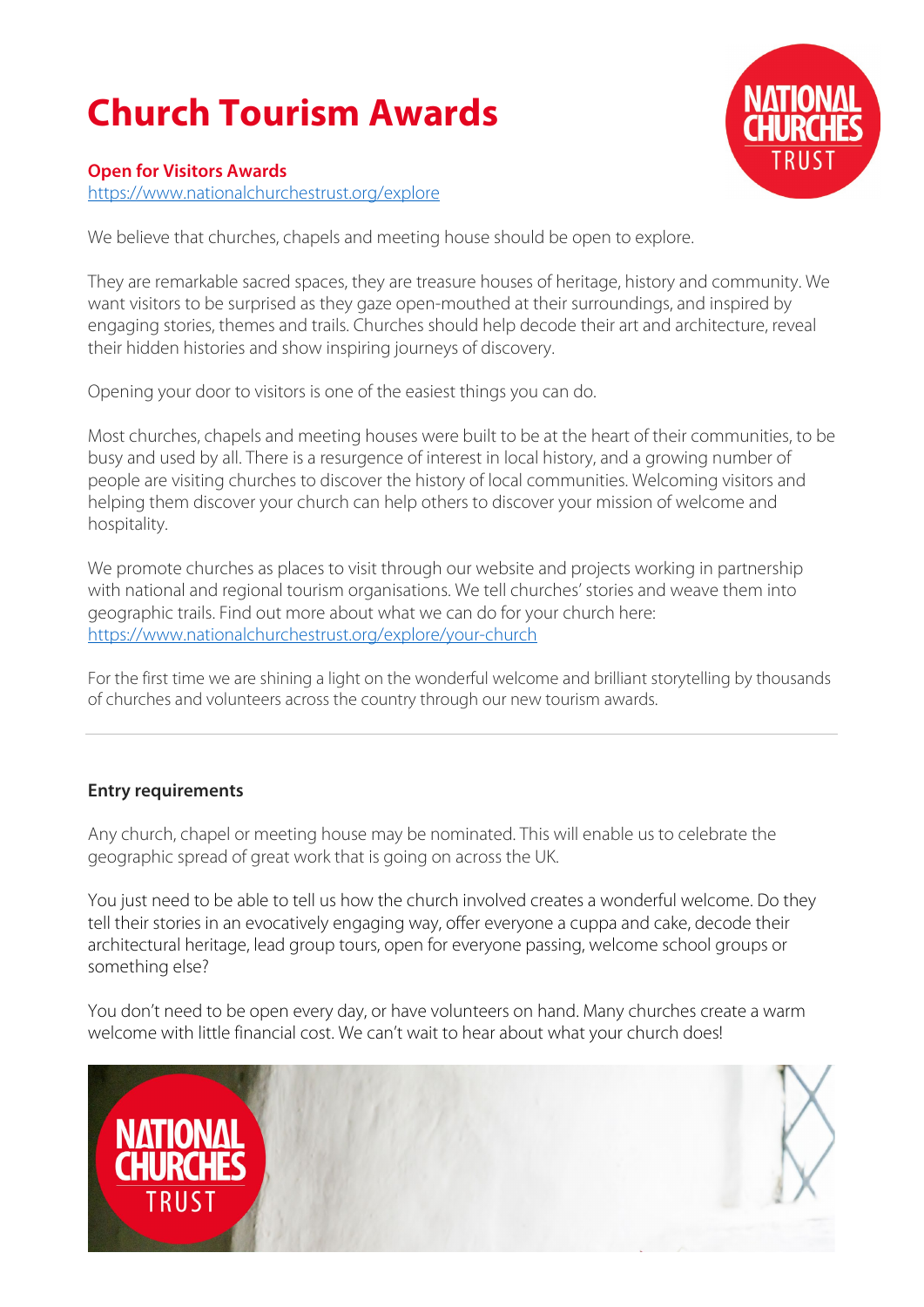### **Submission and judging process for all awards**



- You will need to start your submission with a title and a brief description.
- You will need to upload at least 5 images on the submission page.
- Then, to apply you will need to complete the detailed submission form.
- You will be able to upload a video.
- You will be able to amend your submission up until the closing date.

Overleaf are the questions, so that you can prepare your answers offline. Some questions are mandatory (marked with an asterisk), others are not. Some have a word limit, which is listed here.

## **Church of the Year**

We, together with our partners, want to see amazing churches that are open and available for use.

Vibrant and valued churches are open for worship and well supported, have effective maintenance and engage well with volunteers. They offer a warm welcome to visitors, offer great spaces for community activities, and tell their stories in brilliant ways. This is what makes churches sustainable. You might not be there yet, but we want to hear how you are doing. For the first time ever, we will announce a 'Church of the Year'. We are looking for brilliant churches which are open, well cared for, have the necessary facilities, and engage with visitors from far and wide.

If you would like your church to be considered for 'Church of the Year' please tell us what makes your church special.

You can find the form to submit your entry here: <https://www.zealous.co/nationalchurchestrust/opportunity/Welcome-Tourism-Awards/>

### **Questions**

- Name of church or chapel  $*(15 \text{ word limit})$
- Address of church or chapel \* (150 word limit)
- Postcode of church or chapel \* (5 word limit)
- Name and phone number of a contact at the church  $*$  (75 word limit)
- Denomination \* (5 word limit)

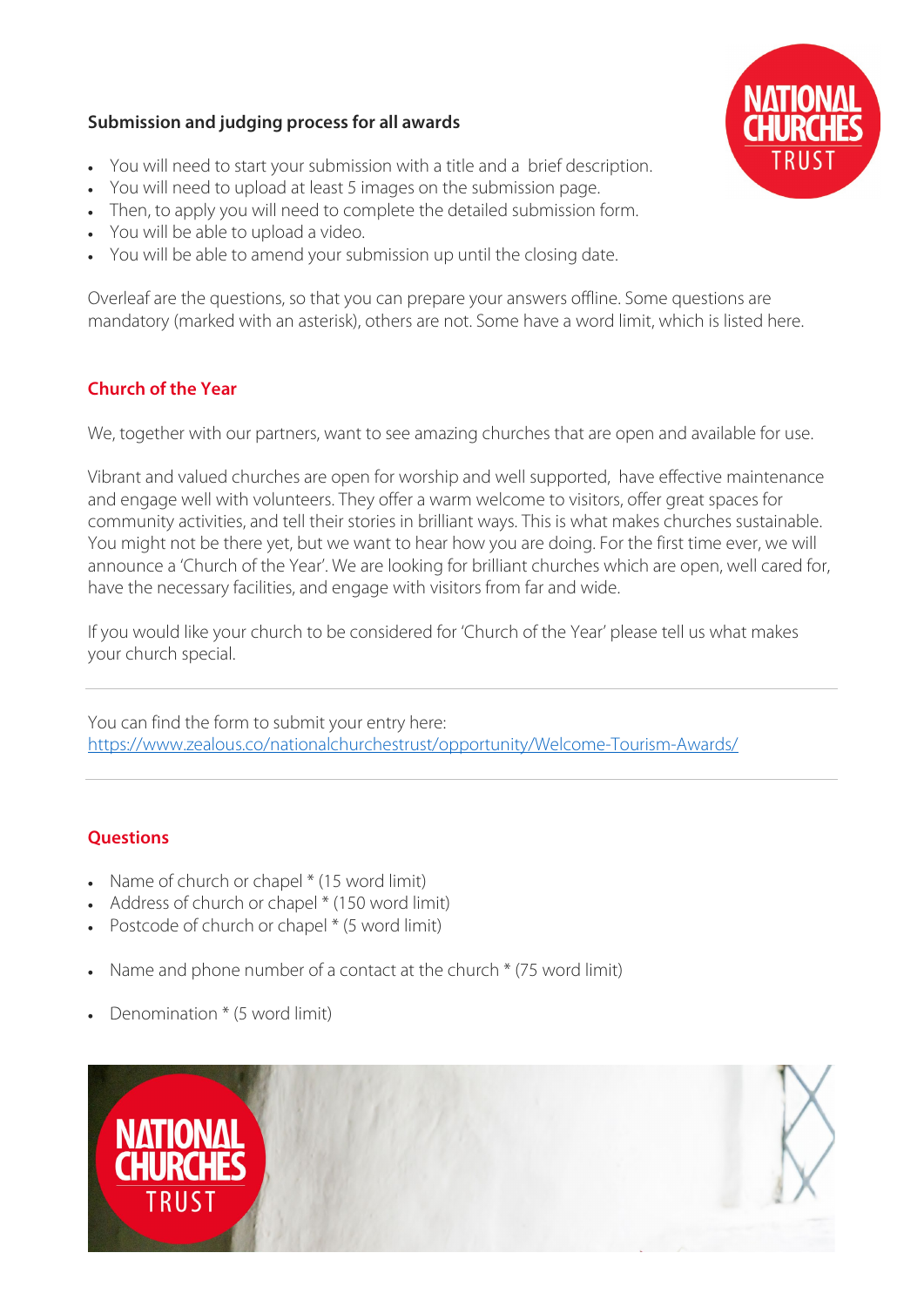- $\bullet$  Is the building listed  $*(ves/no)$
- If the building is listed, please state the grade



Tell us about your church. What's your ethos and what's important to you? \* (150 word limit)

Tell us about where your church is located; not the town or village, but are you close to a national trail or footpath, a historic attraction, something that draws tourists, or are you alone on a remote village or country track? Help us understand your position. \* (250 word limit)

How often is your church open outside worship? Tell us a bit more than just times; do you simply open the door, or do you have volunteers on hand or open when you have special events?  $*(250 \text{ word limit})$ 

Why is being open important to you? \* (250 word limit)

How do you create a warm welcome? How do you engage people when they visit? \* (500 word limit)

How do you tell your stories or interpret your heritage? \* (250 word limit)

If you hold events, or specific activities for visitors; what is your star activity? How did it come about and how has it grown over time? \* (500 word limit)

How many visitors do you receive each year (let us know if this is an estimate)? \* (250 word limit)

Tell us about the team of volunteers who help create your welcome to visitors? \* (250 word limit)

What's the best thing about being involved and what issues have they faced along the way? \* (250 word limit)

What other activities are you involved in, what difference are you making and what are you most proud of? \* (250 word limit)